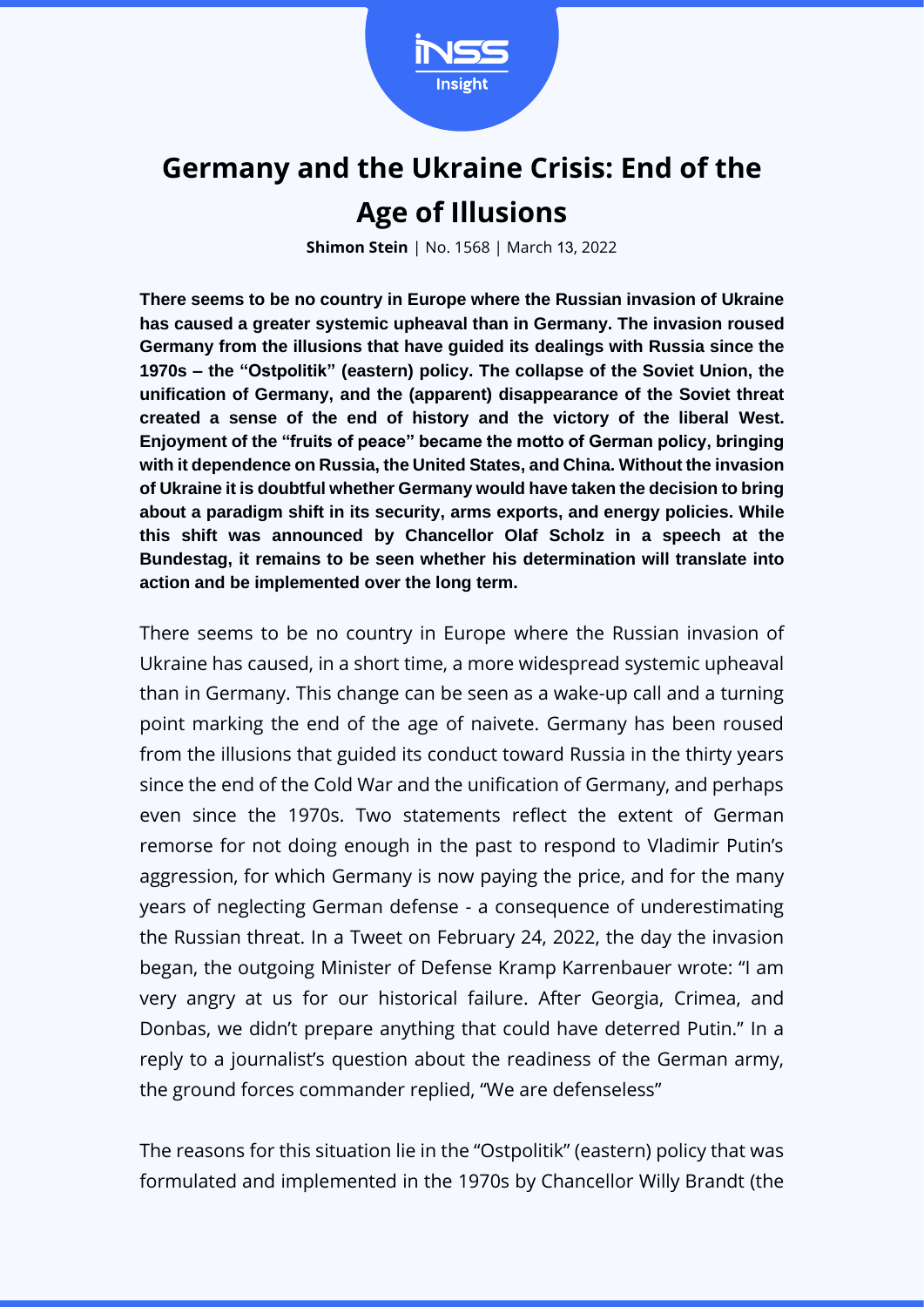"brains" behind Egon Bahr), and guided by the principles of "change through rapprochement" and "change through trade." This meant that over time it would be possible to change the Cold War situation with central and eastern Europe as a whole, and with Russia in particular, through dialogue and trade with the Soviet leadership that would change the geopolitical reality. In other words, building military superiority over the Soviet Union was not the main priority of Social-Democrat policy in the 1970s and early 1980s. Evidence lies in the strong opposition from this party to the NATO resolution known as "the NATO double track decision" that called for a continuation of the dialogue with the Soviet Union, while simultaneously placing medium range nuclear weapons in Europe. This opposition brought down (Social Democrat) Chancellor Helmut Schmidt and led to the establishment of a government headed by the Christian Democrat Kohl, who passed the resolution. The collapse of the Soviet Union, the unification of Germany, and the ostensible disappearance of the Soviet threat were accompanied by a sense of the end of history and the victory of the liberal West. Enjoyment of the "fruits of peace" became the motto of German policy in particular, and of Europe in general. After all, gas and oil were flowing from Russia, NATO and the United States were protecting German security, and the Chinese market (along with other markets opening in central and eastern Europe) was bringing prosperity and economic benefit. Thus Germany found itself in a position of growing dependence on Russia, the United States, and China, a position in which it lived peacefully for the last thirty years. Indeed, Chancellor Angela Merkel met with Russian President Putin more often than with any Western leader; over the years she came to know him well and maintained a dialogue with him, although she had no illusions about him. The question therefore arises, would she have been able to prevent the invasion or to promote a ceasefire?

Be that as it may, the Russian invasion of Ukraine brought Germany back to earth with a bang, and this hard landing, whose full consequences cannot yet be assessed, has already led to a paradigm shift in Germany's foreign, security, energy, and economic policies. Evidence of Germany's initial difficulty in absorbing the significance of the invasion can be seen not only in the refusal to supply Ukraine with defensive weapons, using the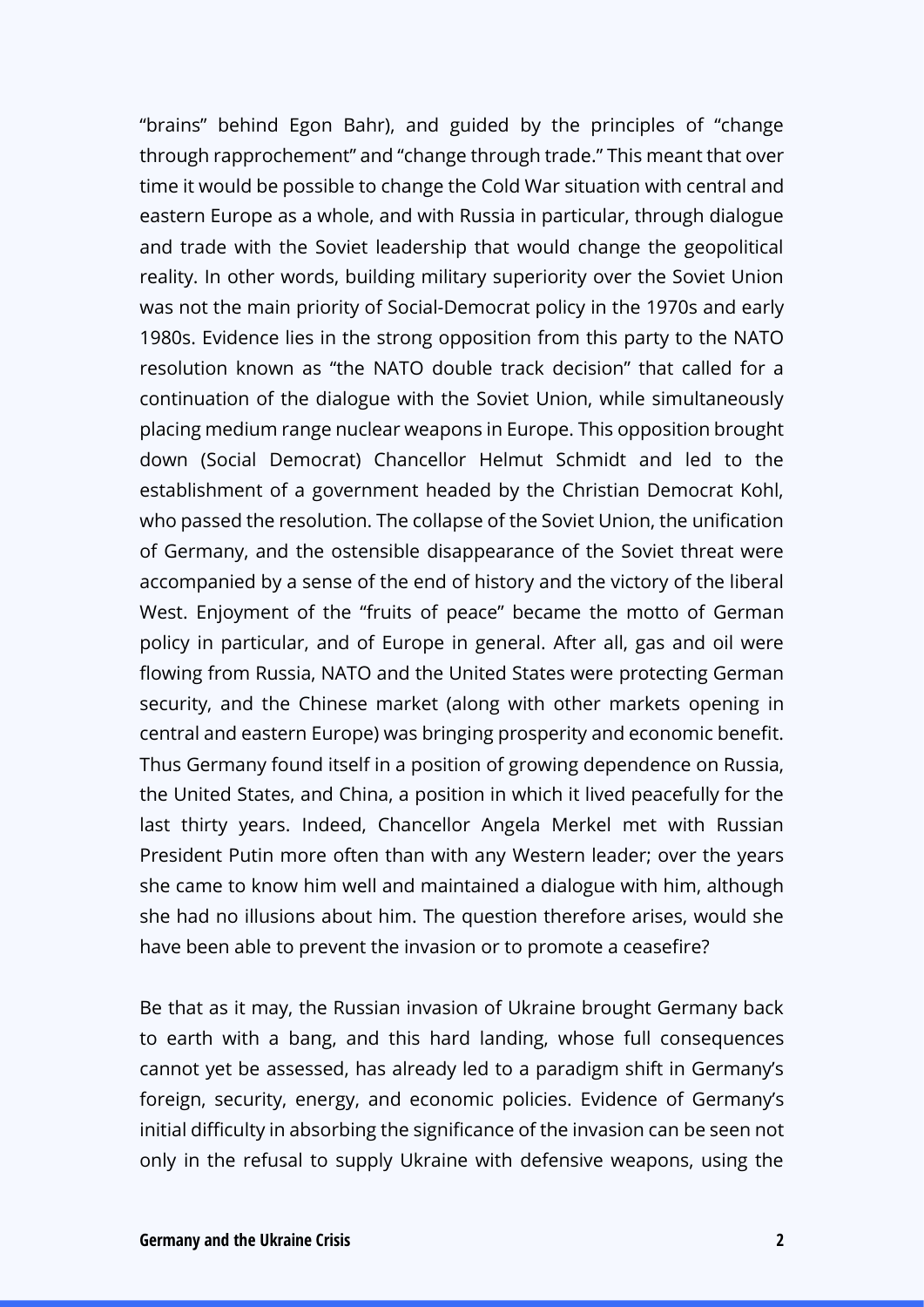excuse of its restrictive arms export policy and historical considerations (regarding Russia, while ignoring German history regarding Ukraine), and satisfying itself with the supply of 5000 helmets (a decision that was quickly mocked – the governor of Kyiv joked that the next decision would be to send cushions) – but also in its refusal to allow third countries to provide Ukraine with German-made weapons. Until after the invasion, Germany also refused to agree to the demand from its allies, led by the United States, to freeze the Nord Stream 2 gas project.

However, in a "historic" speech delivered in the Bundestag on February 27, Chancellor Scholz specified the immediate tasks facing his government in response to the crisis in Ukraine. In his opening remarks, he said that the Russian invasion marked a turning point in European history and that the threat following the invasion was not what it was previously. He added that Germany recognized the challenge Putin posed to the security of Europe.

The first task: Putin's invasion of Ukraine created a new reality requiring a clear response – the supply of defensive weapons to Ukraine. This decision reflects a deviation, although not the first, from the long-maintained policy of not supplying weapons to areas marked by tension (for example, the supply of weapons to Israel).

The second task: in order to try to force Putin to change his course, the European Union decided on a package of sanctions and the removal of Russia from the SWIFT arrangement. It was Germany, together with Austria and Italy, that delayed the decision to eject Russia from the SWIFT system – a decision that does not cover the fields of energy and some other commodities, in order to avoid harming the economies of the United States and Europe that are dependent on Russian energy. But this contributes to the continuation of the Russian military effort, which is absurd in itself. In any case, the turnaround occurred under pressure and not entirely based on recognition of the need to learn lessons from the years of "naive" policy, as Chancellor Scholz called it.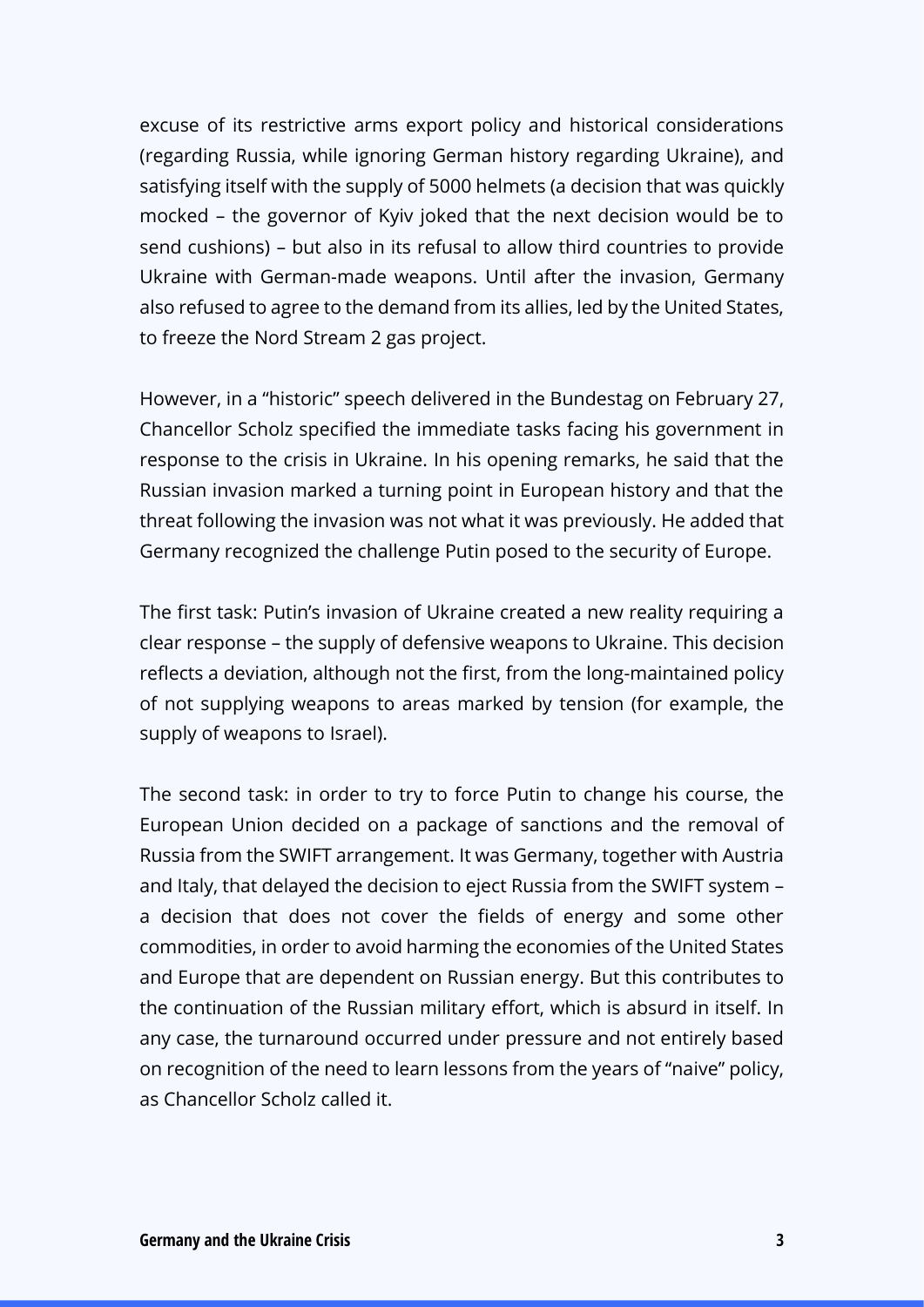The third task: stressing the commitment to NATO. Putin's aggression means that everything must be done to ensure peace and security. This commitment must be seen in the context of NATO decisions about increasing the security budget, a bone of contention between Germany and the United States.

The fourth task: Putin's challenge means that Germany must invest in its security. The army will be strengthened ("It is necessary for aircraft to fly, ships to sail, and soldiers to be well equipped") and a "special capital fund" will be established of 100 million euros (to be included in the 2022 budget). In addition, the security budget will increase annually to a growth of 2 percent by 2024. As for the nuclear issue, a new fighter plane (apparently of American manufacture) will be purchased that will be able to carry nuclear weapons for positioning on German soil. Note that behind these budgetary decisions lie many years of continuous cutbacks in the security budget and the abolition of compulsory military service, which led the commander of the ground forces to declare that the army was unable to fulfill its declared functions.

The fifth task: in order to ensure a regular supply of energy, the sources of supply will be diversified and the transition to alternative energy will be accelerated. This is the context in which the decision (also taken under pressure) to freeze the Nord Stream 2 project should be seen. For many years German policymakers have done nothing to limit their dependence on Russia. Now, in the absence of alternative sources of supply and fears of the implications for the economy and "social peace," Germany has acted to remove the energy sector from the package of sanctions imposed on Russia.

In terms of its impact on Germany, the Russian invasion of Ukraine is similar to the terror attack on United States soil on September 11, 2001. The warning signs were known in both cases, and in both cases there was no willingness to take steps in order to try and prevent what happened. Once again, after the Ukrainian crisis the question will be asked: "What went wrong?" Why did Germany have to wait for a crisis in order to limit its